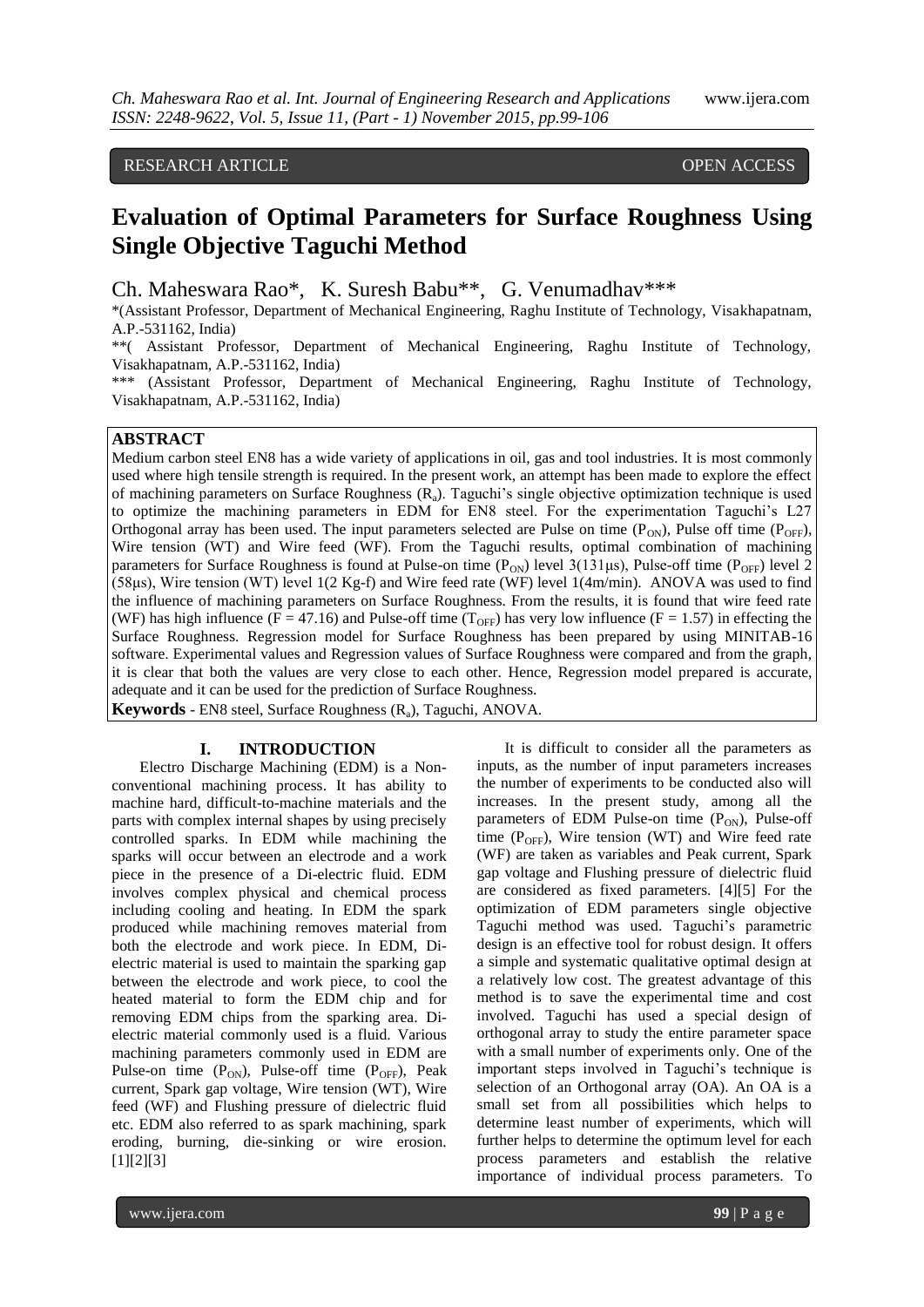obtain optimum process parameters Taguchi suggested Signal-to-Noise (S/N) ratio, this ratio considers both the mean and variance. Taguchi has proposed three performance characteristics; they are Larger-the-better, lower-the-better and nominal-thebetter. In the present work lower the better characteristic was used for Surface Roughness. [6][7][8] Lower-the-better: S/N ratio = -10 log  $[R_a^2]$ 

In the present work, an attempt has been made to explore the effect of EDM machining parameters on Surface Roughness. Medium carbon steel EN8 has taken as a work piece. EN8 steel has high industrial applications in tool, oil and gas industries. EN graded materials are most commonly used where high tensile strength property is required. They commonly used for axial shafts, propeller shafts, crank shafts, high tensile bolts and studs, connecting rods, riffle barrels and gears manufacturing etc. [9][10] The machining was done on ULTRACUT with Pulse generator ELPULS EDM machine as per Taguchi's L27 orthogonal array. For the experimentation, Pulse on time  $(P_{ON})$ , Pulse off time  $(P_{OFF})$ , Wire tension (WT) and Wire feed (WF) are considered as input parameters and Surface Roughness  $(R_a)$  is considered as response. For the optimization, Taguchi's single objective method was used. The influence of machining parameters was studied by using ANOVA. The Regression model for the Surface Roughness has been prepared by using MINITAB-16 software and the model is checked for their accuracy and adequacy. Finally, the experimental and Regression results were compared.

#### **II. EXPERIMENTAL DETAILS**

Medium carbon steel EN8 has been considered in the present work. The chemical composition, Mechanical and physical properties of EN8 steel are given in the tables 1 and 2. All the experiments were conducted on ULTRACUT with Pulse generator ELPULS EDM machine as per Taguchi's L27 orthogonal array. Brass wire and water were used as tool electrode and Di-electric fluid respectively. After machining, Surface Roughness values of machined work pieces were measured by using SJ-301 (Mutituyo) gauge. EN8 specimen used for machining is shown in figure 2.1. The Parameters and their range of CNC EDM machine was given in the table3.

Table1 Chemical Composition of EN8 steel

| Element   C   Mn |  |                                       |       | Cr | Ni <sub>1</sub> | Mo |
|------------------|--|---------------------------------------|-------|----|-----------------|----|
| %                |  | $0.36$ 0.6 $\pm 0.10$ $\pm 0.05$ 0.05 |       |    |                 |    |
| Weight           |  | $0.44$ 1.0   0.40   max               | l max |    |                 |    |

Table2 Mechanical Properties of EN8 steel

| Property | Maximum              | Yield                | Elongat   Impact   Hardne |    |         |
|----------|----------------------|----------------------|---------------------------|----|---------|
|          | <b>Stress</b>        | <b>Stress</b>        | 10 <sub>n</sub>           | Œ  | SS      |
|          | (N/mm <sup>2</sup> ) | (N/mm <sup>2</sup> ) | (%)                       |    | (BHN)   |
| Value    | 700-850              | 465                  | 16                        | 28 | $201 -$ |
|          |                      |                      |                           |    | 255     |



Figure 2.1 EN8 specimen



Figure 2.2 EDM machine

www.ijera.com **100** | P a g e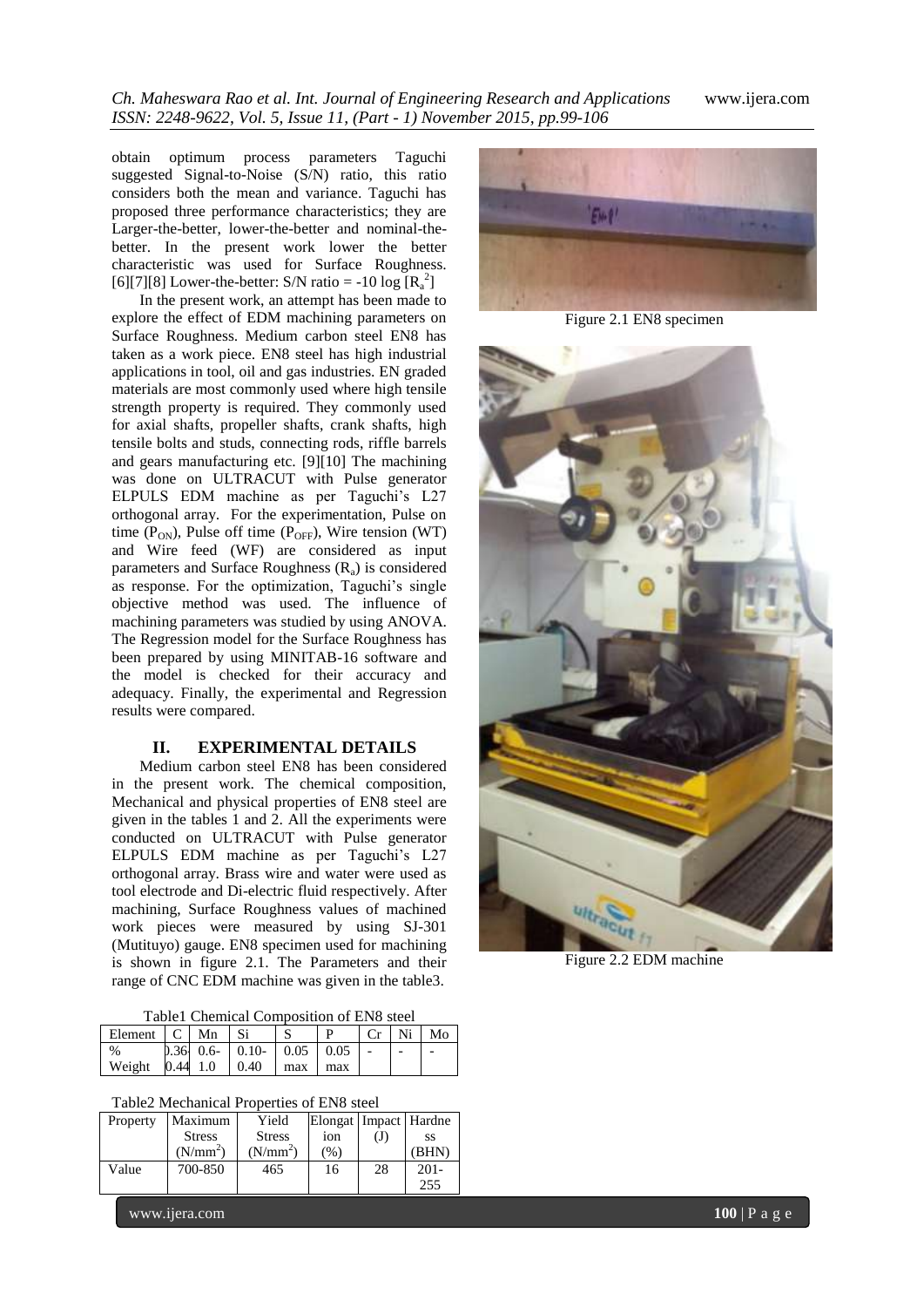┓



Figure 2.3 EDM machine

| Table 3 Parameters range available on CNC EDM |                   |       |       |  |  |  |
|-----------------------------------------------|-------------------|-------|-------|--|--|--|
| machine                                       |                   |       |       |  |  |  |
| S.No.                                         | <b>Parameters</b> | Range | Units |  |  |  |

| .              | 1 an am cun              | $1$ valle $\sim$ | $\sim$             |
|----------------|--------------------------|------------------|--------------------|
|                | Pulse on time $(T_{ON})$ | 115-131          | μs                 |
| $\mathfrak{D}$ | Pulse off time $(TOFF)$  | $40 - 63$        | μs                 |
| 3              | Peak current             | 180-230          | Ampere             |
|                | Spark gap voltage        | $10 - 20$        | Volts              |
| 5              | Wire feed (WF)           | $0-10$           | m/min              |
| 6              | Wire tension (WT)        | $0 - 5$          | $Kg-f$             |
|                | Flushing pressure        | $3 - 15$         | Kg/cm <sup>2</sup> |

### **III. METHODOLOGY**

In the present work, Taguchi's single objective method was used for the optimization of machining parameters. The most important step in Taguchi method is the selection of Orthogonal Array. For the present study L27 OA has been selected for conducting experiments. Taguchi has proposed three types of performance characteristics in the analysis of Signal-to-Noise ratio; they are Larger-the-better, Smaller-the-better and Nominal-the-better. For the analysis of Surface Roughness Lower-the-better characteristic has been used. In addition to Taguchi method, Analysis of variance (ANOVA) was used to find the influence of machining parameters on Surface Roughness. The selected machining

parameters with their levels and L27 Orthogonal Array were given in the tables 4 and 5.

Three Signal-to-Noise characteristics given by Taguchi are

(a) Larger-the-better: it is used where the larger value of response is desired.

S/N ratio = -10  $log_{10}$  [1/y<sub>i</sub><sup>2</sup>]

Where,  $y_i$  is observed response.

(b) Smaller-the-better: it is used where the smaller value of response is desired.

$$
S/N \text{ ratio} = -10 \log_{10} [y_i^2]
$$

Where,  $y_i$  is observed response.

(c) Nominal-the-better: it is used where the nominal or target value and variation about that value is minimum.

S/N ratio = -10  $\log_{10} [\mu^2/\sigma^2]$ Where,  $\mu$  is mean and  $\sigma$  is variance.

Taguchi suggested a standard procedure for optimizing any process parameters. The steps involved are

- a) Determination of the quality characteristics to be optimized.
- b) Identification of the noise factors and test conditions.
- c) Identification of the control factors and their levels.
- d) Designing the matrix experiment and defining the data analysis procedure.
- e) Conducting the matrix experiment.
- f) Analyzing the data and determining the optimum levels of control factors.
- g) Predicting the performance at these levels.

| S.             | <b>Parameters</b>         | <b>Units</b> | Level | <b>Level</b> | Level |
|----------------|---------------------------|--------------|-------|--------------|-------|
| n <sub>0</sub> |                           |              |       | 2            | 3     |
|                | Pulse<br>on.<br>time(TON) | μs           | 115   | 123          | 131   |
| 2              | Pulse off time.<br>(TOFF) | μs           | 53    | 58           | 63    |
| 3              | Wire<br>tension<br>(WT)   | $Kg-f$       | 02    | 03           | 04    |
| $\overline{4}$ | Wire feed rate<br>WF.     | m/min        | 04    | 05           | 06    |

Table 5 L27 Orthogonal Array

| Run | Pulse on        | Pulse off     | Wire tension | Wire feed |
|-----|-----------------|---------------|--------------|-----------|
| No. | time $(T_{ON})$ | time $(TOFF)$ | $(WT)$ Kg-f  | rate (WF) |
|     | $\mu s$         | μs            |              | m/min     |
|     | 115             | 53            | 2            |           |
| 2   | 115             | 53            | 3            |           |
| 3   | 115             | 53            |              | 6         |
| 4   | 115             | 58            | 2            |           |
| 5   | 115             | 58            | 3            |           |
| 6   | 115             | 58            |              |           |
| 7   | 115             | 63            | 2            |           |
| 8   | 115             | 63            |              |           |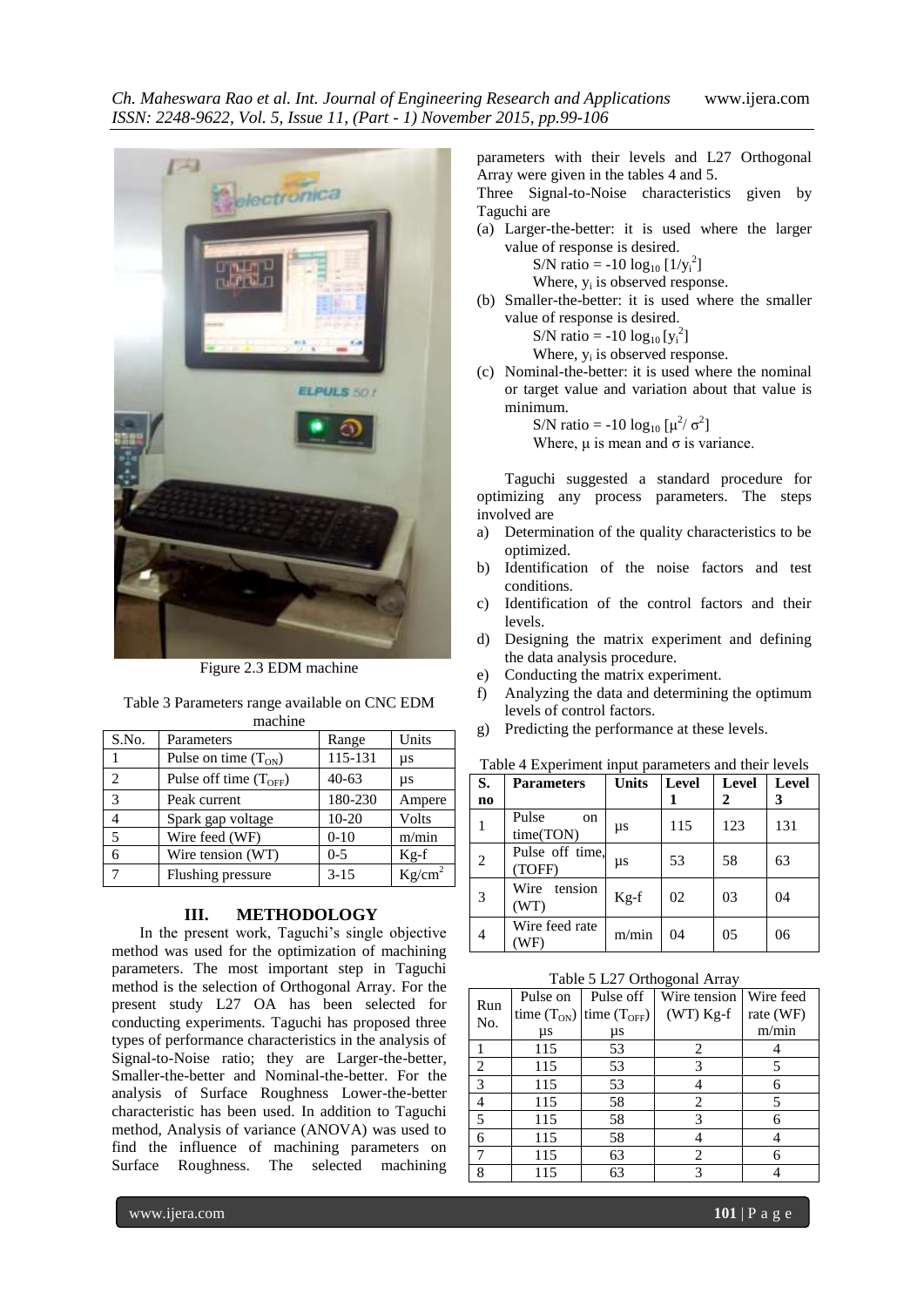*Ch. Maheswara Rao et al. Int. Journal of Engineering Research and Applications* www.ijera.com *ISSN: 2248-9622, Vol. 5, Issue 11, (Part - 1) November 2015, pp.99-106*

| 9               | 115 | 63 | 4                       | 5              |
|-----------------|-----|----|-------------------------|----------------|
| 10              | 123 | 53 | $\overline{c}$          | 5              |
| 11              | 123 | 53 | 3                       | 6              |
| 12              | 123 | 53 | 4                       | 4              |
| 13              | 123 | 58 | $\overline{c}$          | 6              |
| 14              | 123 | 58 | 3                       | 4              |
| 15              | 123 | 58 | 4                       | 5              |
| 16              | 123 | 63 | $\sqrt{2}$              | $\overline{4}$ |
| $\overline{17}$ | 123 | 63 | $\overline{3}$          | 5              |
| 18              | 123 | 63 | $\overline{4}$          | 6              |
| 19              | 131 | 53 | $\overline{c}$          | 6              |
| 20              | 131 | 53 | $\overline{\mathbf{3}}$ | $\overline{4}$ |
| 21              | 131 | 53 | $\overline{\mathbf{4}}$ | 5              |
| 22              | 131 | 58 | $\overline{c}$          | $\overline{4}$ |
| 23              | 131 | 58 | $\overline{\mathbf{3}}$ | 5              |
| 24              | 131 | 58 | $\overline{4}$          | 6              |
| 25              | 131 | 63 | $\overline{c}$          | 5              |
| 26              | 131 | 63 | 3                       | 6              |
| 27              | 131 | 63 | 4                       | $\overline{4}$ |

#### **IV. RESULTS AND DISCUSIONS**

A series of experiments were conducted on medium carbon steel EN8 material with a brass wire on EDM machine as per Taguchi's L27 array. The components after machining are tested for Surface Roughness and measured by using SJ-301. The experimental results of Surface Roughness  $R_a$  of each sample and corresponding S/N ratios are given in the table 6. The mean values of Surface Roughness were calculated and given in the table7.

| Table 6 Experimental results and S/N ratios of $R_a$ |  |  |  |  |  |  |  |
|------------------------------------------------------|--|--|--|--|--|--|--|
|------------------------------------------------------|--|--|--|--|--|--|--|

| S.NO             | $R_a(\mu m)$ | $S/N(R_a)$ |
|------------------|--------------|------------|
| $\,1\,$          | 2.527        | $-8.0521$  |
| $\overline{2}$   | 5.102        | $-14.1548$ |
| $\overline{3}$   | 7.235        | $-17.1888$ |
| $\overline{4}$   | 4.325        | $-12.7197$ |
| 5                | 6.121        | $-15.7364$ |
| 6                | 3.024        | $-9.6116$  |
| $\boldsymbol{7}$ | 7.140        | $-17.0740$ |
| 8                | 4.216        | $-12.4980$ |
| 9                | 5.244        | $-14.3933$ |
| 10               | 3.736        | $-11.4481$ |
| 11               | 7.526        | $-17.5313$ |
| 12               | 3.245        | $-10.2243$ |
| 13               | 4.260        | $-12.5882$ |
| 14               | 3.205        | $-10.1166$ |
| 15               | 5.714        | $-15.1388$ |
| 16               | 2.765        | $-8.8339$  |
| 17               | 4.173        | $-12.4090$ |
| 18               | 6.911        | $-16.7908$ |
| 19               | 5.462        | $-14.7470$ |
| 20               | 3.527        | $-10.9481$ |
| 21               | 4.921        | $-13.8411$ |
| 22               | 2.305        | $-7.2534$  |
| 23               | 3.843        | $-11.6934$ |
| 24               | 6.254        | $-15.9232$ |
| 25               | 4.217        | $-12.5001$ |

|  | ۱'n | 1616<br>- 1 |
|--|-----|-------------|
|  |     | 318<br>- 1  |

| Table 7 Mean values of Surface Roughness $(R_a)$ |  |  |
|--------------------------------------------------|--|--|

| Level | $T_{ON}$ | $\rm T_{OFF}$ | <b>WT</b> | WF    |
|-------|----------|---------------|-----------|-------|
|       | 4.993    | 4.809         | 4.082     | 3.171 |
|       | 4.615    | 4.339         | 4.758     | 4.586 |
| 3     | 4.374    | 4.833         | 5.142     | 6.224 |
| Delta | 0.619    | 0.494         | 1.060     | 3.052 |
| Rank  | 3        |               |           |       |

From the mean values of Surface Roughness values Main effect plot was drawn and shown in figures 4.1 and 4.2. From the plots it is observed that the main effect on Surface Roughness is due to Wire feed rate. We can observe a significant change in Surface Roughness with the change in levels of wire feed rate whereas it is less in case of other parameters. The optimal process parameters with their levels were given in the table 8.







Figure 4.2 Main Effects Plot for means of R<sub>a</sub>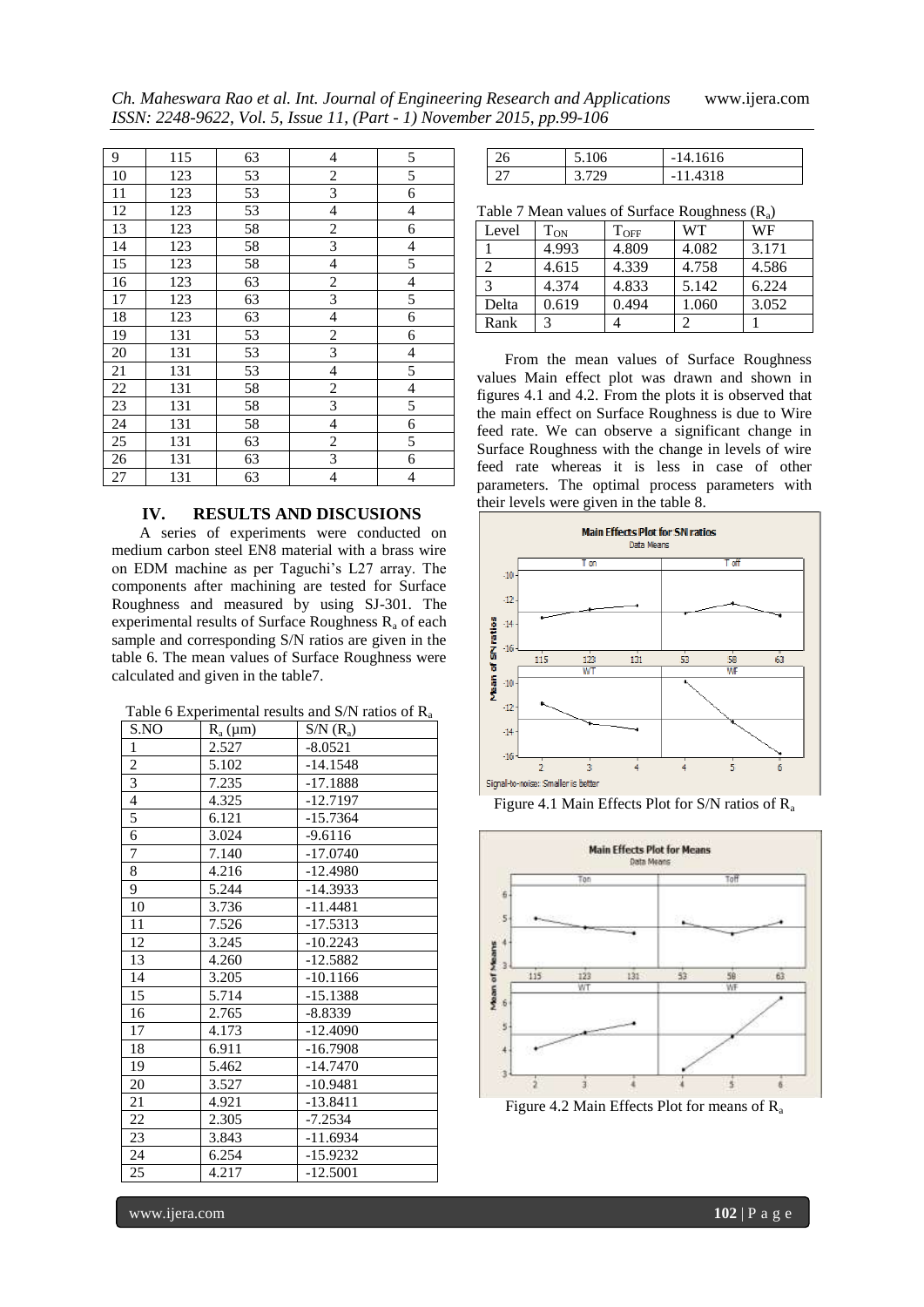| for $R_a$      |                      |         |       |       |
|----------------|----------------------|---------|-------|-------|
| S.             | Parameter            | Units   | Level | Value |
| No.            |                      |         |       |       |
|                | Pulse<br>time<br>on  | $\mu s$ | 3     | 131   |
|                | $(T_{ON})$           |         |       |       |
| $\mathfrak{D}$ | Pulse<br>time<br>off | $\mu s$ | 2     | 58    |
|                | (T <sub>OFF</sub> )  |         |       |       |
| 3              | Wire<br>Tension      | $Kg-f$  |       | 2     |
|                | (WT)                 |         |       |       |
|                | Wire Feed (WF)       | m/min   |       |       |

Table 8 Optimal combination of process parameters

Analysis of variance was used to find the influence of machining parameters on Surface Roughness. The ANOVA results were given in the table9. From the results, it is concluded that Wire feed rate has high influence  $(F = 47.16)$  followed by Wire tension ( $F = 5.82$ ), Pulse on time ( $F = 1.97$ ) and Pulse off time has low significance  $(F = 1.57)$  on Surface Roughness.

| Sour      | DF             | Seq | Adj  | Adj  | F     | P   |
|-----------|----------------|-----|------|------|-------|-----|
| ce        |                | SS  | SS   | MS   |       |     |
| Ton       | 2              | 1.7 | 1.75 | 0.87 | 1.97  | 0.1 |
|           |                | 515 | 15   | 58   |       | 69  |
| Toff      | $\mathfrak{D}$ | 1.3 | 1.39 | 0.69 | 1.57  | 0.2 |
|           |                | 979 | 79   | 90   |       | 35  |
| <b>WT</b> | $\mathfrak{D}$ | 5.1 | 5.18 | 2.59 | 5.82  | 0.0 |
|           |                | 837 | 37   | 19   |       | 11  |
| WF        | $\mathfrak{D}$ | 42. | 42.0 | 21.0 | 47.16 | 0.0 |
|           |                | 003 | 03   | 01   |       | 00  |
| Error     | 18             | 8.0 | 8.01 | 0.44 |       |     |
|           |                | 157 | 57   | 53   |       |     |
| Total     | 26             | 58. |      |      |       |     |
|           |                | 351 |      |      |       |     |

Table 9 Analysis of variance for R<sup>a</sup>

 $S = 0.667320$ ; R-Sq = 86.26%; R-Sq (Adj) = 80.16%

#### **Prediction of optimal design**

www.ijera.com **103** | P a g e Performance of  $R_a$  when the two most significant factors are at their better level (based on estimated average).  $\mu_{A1B1} = A_1 + B_1 - T$  $A_1 = 3.171$ ,  $B_1 = 4.082$  (From Table 7)  $T = 4.660$  (From Table 6)  $\mu_{A1B1} = A_1 + B_1 - T$  $= 3.171 + 4.082 - 4.66 = 2.593$  $CI = \sqrt{\frac{F_{95\%,1,doferror} V_{error}}{n_{efficiency}}}$ Where,  $\eta_{\text{efficiency}} = N/(1+\text{dof})$  of all parameters associated to that level.  $n_{\text{efficiency}} = N/(1+\text{dof}) = 27/(1+2+2) = 27/5 = 5.4$  $V_{\text{error}} = 0.4453$ , (From Table 9)  $F_{95\%118} = 4.4139$  (From F-table)  $CI = \sqrt{(4.4139 \times 0.4453) / 5.4} = 0.6032$ The predicted optimal range of Ra at 95% confidence level is obtained as,

 $2.593 - 0.6032 \le \mu_{A1B1} \le 2.593 + 0.6032$  $1.9898 \leq \mu_{A1B1} \leq 3.1962$ 

#### **4.1 Regression Analysis**

A linear regression model was developed for Surface Roughness by using MINITAB-16 software. The relation between Output parameter Surface Roughness  $(R_a)$  and input parameters Pulse-on time  $(T<sub>ON</sub>)$ , Pulse-off time  $(T<sub>OFF</sub>)$ , Wire tension (WT) and Wire feed rate (WF) is given in the following model. Regression analysis of Surface Roughness was given in the table10. From the table it is clear that the model prepared is more accurate and adequate because of low variance  $(s = 0.661988)$  and high coefficient of determination  $(R-Sq = 83.5%)$  value. The accuracy and adequacy of the model prepared was checked graphically with Normal probability plot, versus fits and versus order plots drawn and shown in figures 4.1.1, 4.1.2 and 4.1.3. From the Normal probability plot, it is clear that the residuals are very close to the straight line represents all the residuals following Normal distribution.

 $\mathbf{R}_a = 0.06 - 0.0387 \mathbf{T}_{ON} + 0.0024 \mathbf{T}_{OFF} + 0.53 \mathbf{WT} +$ 1.53 **WF**

Table 10 Regression analysis for  $R_a$  of EN8 Steel

| Predictor       | Coefficie  | <b>SE</b> | т       | P     |
|-----------------|------------|-----------|---------|-------|
|                 | nt         | Coeffici  |         |       |
|                 |            | ent       |         |       |
| <b>Constant</b> | 0.055      | 3.142     | 0.02    | 0.986 |
| $\rm T_{ON}$    | $-0.03868$ | 0.01950   | $-1.98$ | 0.060 |
| $\rm T_{OFF}$   | 0.00244    | 0.03121   | 0.08    | 0.938 |
| WT              | 0.5300     | 0.1560    | 3.40    | 0.003 |
| WF              | 1.5262     | 0.1560    | 9.78    | 0.000 |

 $S= 0.661988$ ; R-Sq = 83.5%; R-Sq (Adj) = 80.5%



Figure 4.1.1 Normal probability plot for  $R_a$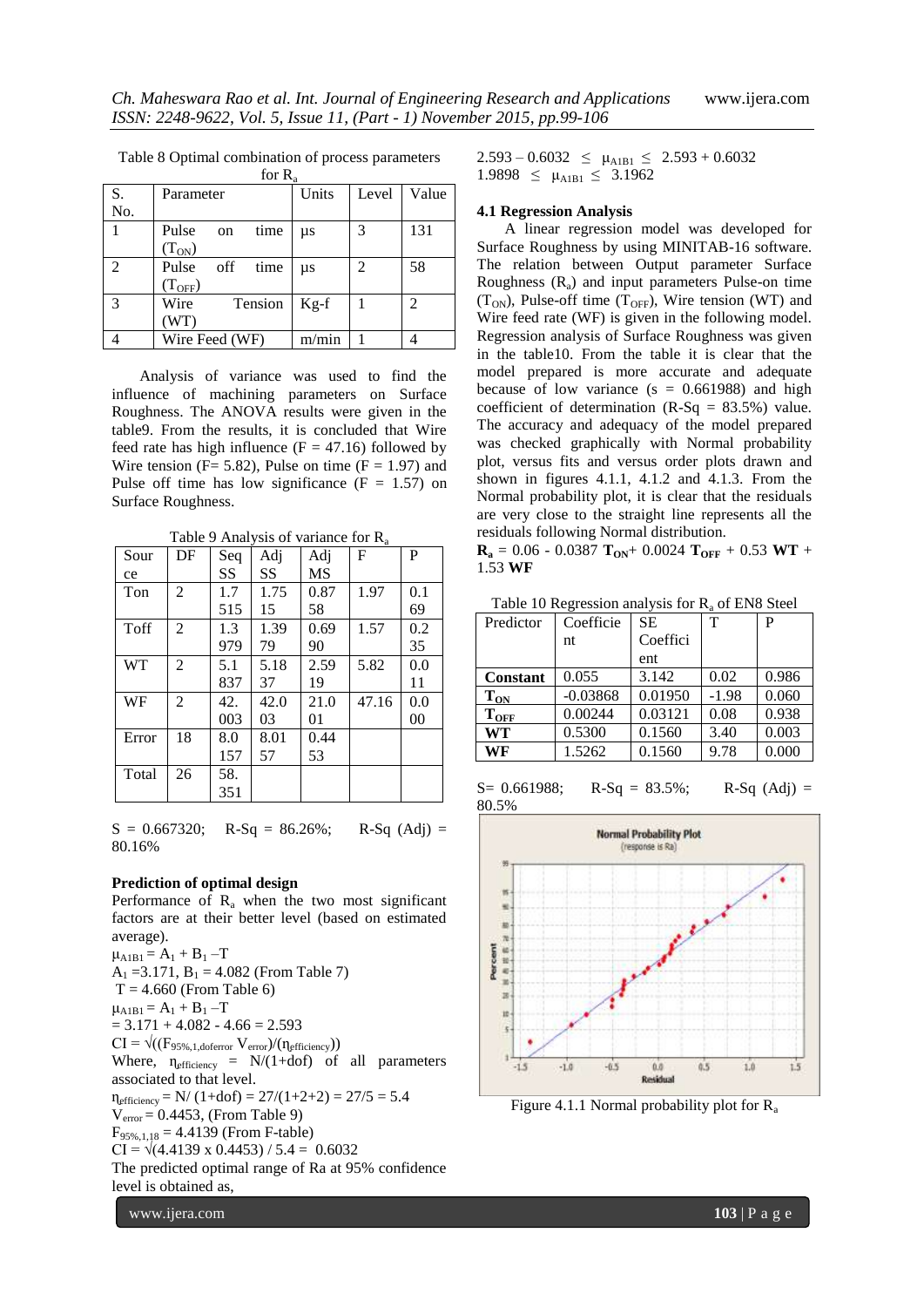

Figure 4.1.2 Versus Fits plot for R<sub>a</sub>



Figure 4.1.3 Versus Order plot for R<sup>a</sup>

The surface plots were drawn by using MINITAB-16 software to find the relation between Response variable and input parameters and shown in figures 4.1.4 and 4.1.5. Surface plots are useful for establishing desirable response values and operating conditions and shows how a response variable relates to two factors based on model equation. Figure 4.1.4 shows how the Pulse on time  $(T<sub>ON</sub>)$  and Pulse off time ( $T<sub>OFF</sub>$ ) related to Surface Roughness ( $R_a$ ). To minimize  $R_a$ , we have to choose low values of  $T_{ON}$ and  $T<sub>OFF</sub>$  Similarly Figure 4.1.5 shows how the Wire Tension (WT) and Wire Feed (WF) related to Surface Roughness  $(R_a)$ . To minimize  $R_a$ , we have to choose low values of both Wire tension and Wire feed.



Figure 4.1.4 Surface Plot for Ra Vs  $T_{ON}$ ,  $T_{OFF}$ 



Figure 4.1.5 Surface Plot for Ra Vs WT, WF

#### **4.2 Comparison of Regression and Experimental values of Surface Roughness.**

The Experimental results were compared with the Regression model results. The experimental and Regression values of experiments were given in the table11. From the values comparison graph was drawn by taking experiment number on X-axis and Surface Roughness  $(R_a)$  on Y-axis and shown in figure 4.2.1. From the figure we can observe that both the values are very close to each other and hence, the Regression model prepared can be used for the prediction of Surface Roughness.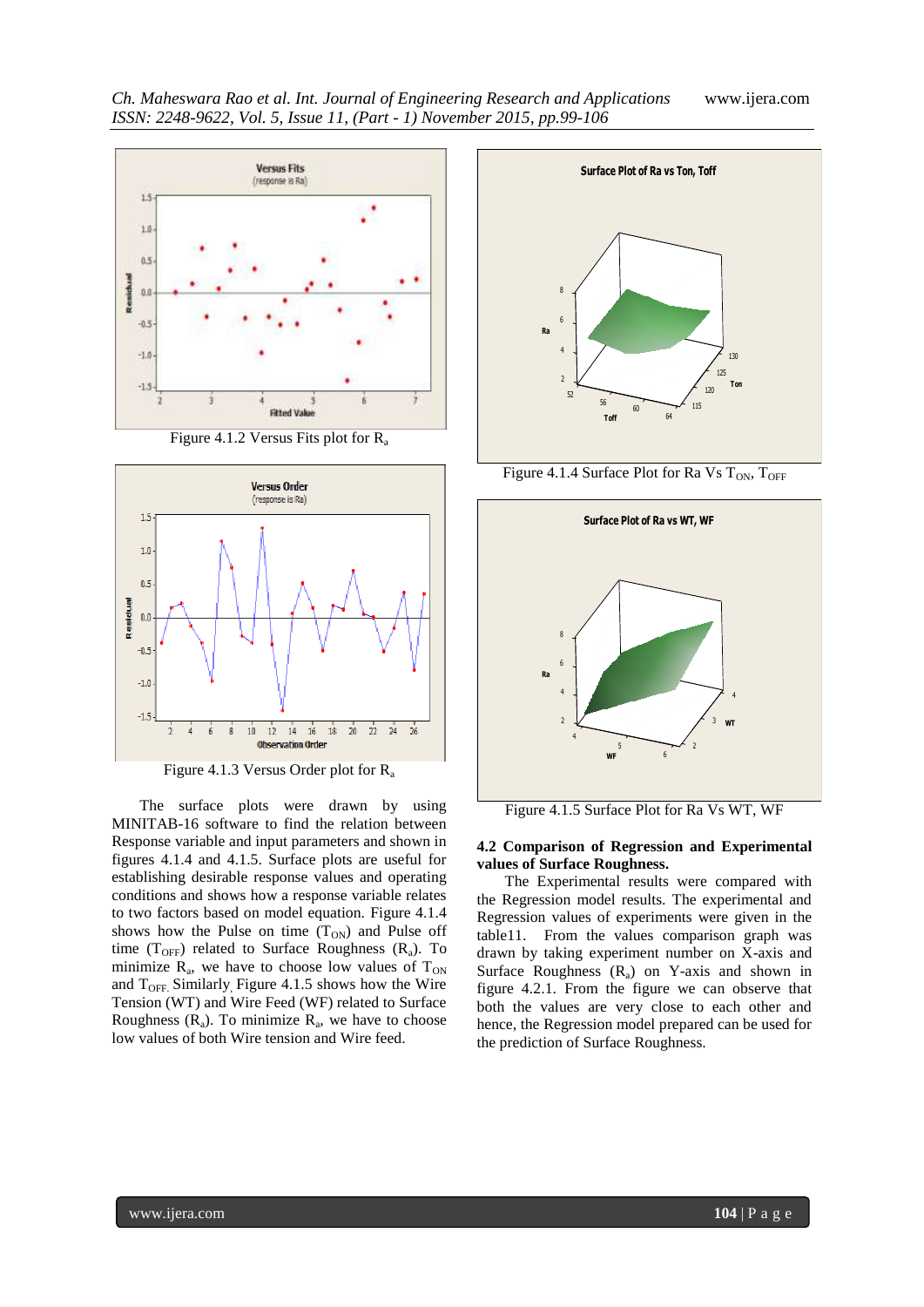| Table 11 Experimental and Regression values of $R_a$ |                      |                    |  |  |
|------------------------------------------------------|----------------------|--------------------|--|--|
| S.No.                                                | $R_a$ (Experimental) | $R_a$ (Regression) |  |  |
| $\mathbf{1}$                                         | 2.527                | 2.9167             |  |  |
| $\overline{c}$                                       | 5.102                | 4.9767             |  |  |
| $\overline{\mathbf{3}}$                              | 7.235                | 7.0367             |  |  |
| $\overline{4}$                                       | 4.325                | 4.4587             |  |  |
| 5                                                    | 6.121                | 6.5187             |  |  |
| 6                                                    | 3.024                | 3.9887             |  |  |
| 7                                                    | 7.140                | 6.0007             |  |  |
| $\overline{8}$                                       | 4.216                | 3.4707             |  |  |
| 9                                                    | 5.244                | 5.5307             |  |  |
| 10                                                   | 3.736                | 4.1371             |  |  |
| 11                                                   | 7.526                | 6.1971             |  |  |
| 12                                                   | 3.245                | 3.6671             |  |  |
| 13                                                   | 4.260                | 5.6791             |  |  |
| 14                                                   | 3.205                | 3.1491             |  |  |
| 15                                                   | 5.714                | 5.2091             |  |  |
| 16                                                   | 2.765                | 2.6311             |  |  |
| 17                                                   | 4.173                | 4.6911             |  |  |
| 18                                                   | 6.911                | 6.7511             |  |  |
| 19                                                   | 5.462                | 5.3575             |  |  |
| 20                                                   | 3.527                | 2.8275             |  |  |
| 21                                                   | 4.921                | 4.8875             |  |  |
| 22                                                   | 2.305                | 2.3095             |  |  |
| 23                                                   | 3.843                | 4.3695             |  |  |
| 24                                                   | 6.254                | 6.4295             |  |  |
| 25                                                   | 4.217                | 3.8515             |  |  |
| 26                                                   | 5.106                | 5.9115             |  |  |
| 27                                                   | 3.729                | 3.3815             |  |  |



Figure 4.2.1 Comparison graph for experimental and Regression values

#### **V. CONCLUSIONS**

Based on the experimental and Regression results obtained by Taguchi and ANOVA, the following conclusions can be drawn:

1. The Optimal combination of process parameters for obtaining Low Surface Roughness values at Pulse on time  $(T_{ON})$ , level 3, 131 µs Pulse-off time  $(T<sub>OFF</sub>)$ , level 2, 58 µs Wire Tension (WT), level 1, 2 Kg-f Wire Feed rate (WF), level 1, 1m/min.

- 2. From ANOVA results it is clear that Wire feed rate is the most dominant parameter that has high influence on Surface Roughness  $(R_a)$  followed by wire tension, Pulse on time  $(T_{ON})$  and Pulse off time  $(T<sub>OFF</sub>)$  has very low influence.
- 3. Regression models prepared were accurate and adequate because of low variance  $(s = 0.661988)$ and high coefficient of determination  $(R-Sq =$ 83.5%) values.

## **REFERENES**

- [1] Sorabh, Manoj Kumar, Neeraj Nirmal "ALiterature Review on Optimization of Machining Parameters in Wire EDM", *International Journal of Latest Research in Science and Technology, Vol-2(1)*, p.492, 2013.
- [2] V. Muthu Kumar, A. Suresh Babu, R. Venkata Swamy, M. Raajenthiren, "Optimization of the WEDM Parameters on Machining Incoloy 800 Super Alloy with Multiple Quality Characteristics", *International Journal of Science and Technology, Vol-2(6)*, p.1538, 2010.
- [3] Dr.S.S. Chaudhari, S.S. Khedka, N.B. Borkar "Optimization of Process Parameters Using Taguchi Method Approach with Minimum Quantity Lubrication for Turning,", *International Journal of Engineering Research and Applications, Vol-1(4)*, p.1268, 2011.
- [4] M. Durairaj, D. Sudharsun, N. Swamynathan, "Surface Roughness Optimization in Wire Cut EDM using Taguchi Method", *Proceedings of the National Conference on Fascinating Advancements in Mechanical Engineering,* pp.176, 2013.
- [5] Asilturk,I. & Akkus, H., "Determining the Effect of Cutting Parameters on Surface Roughness in Hard Turning Using Taguchi Method", *Measurement 44,* pp.1697-1704, 2011.
- [6] M.Nalbant, H.Gokkayya & G.Sur, "application of taguchi method in the optimization of cutting parameters for surface roughness in turning", *Elsevier Journal, Measurement 44*, pp. 1379-1385, 2007.
- [7] Selvaraj D. Philip and Chandarmohan P., "Optimization of Surface Roughness of AISI304 Austenitic Stainless Steel in Dry Turning Operation Using Taguchi Design Method", *Journal of Engineering Science and Technology, Vol-5, No.3*, pp.293-301, 2010.
- [8] Gopalaswamy B.M., Mondal B. And Ghosh S., "Taguchi Method and ANOVA: An